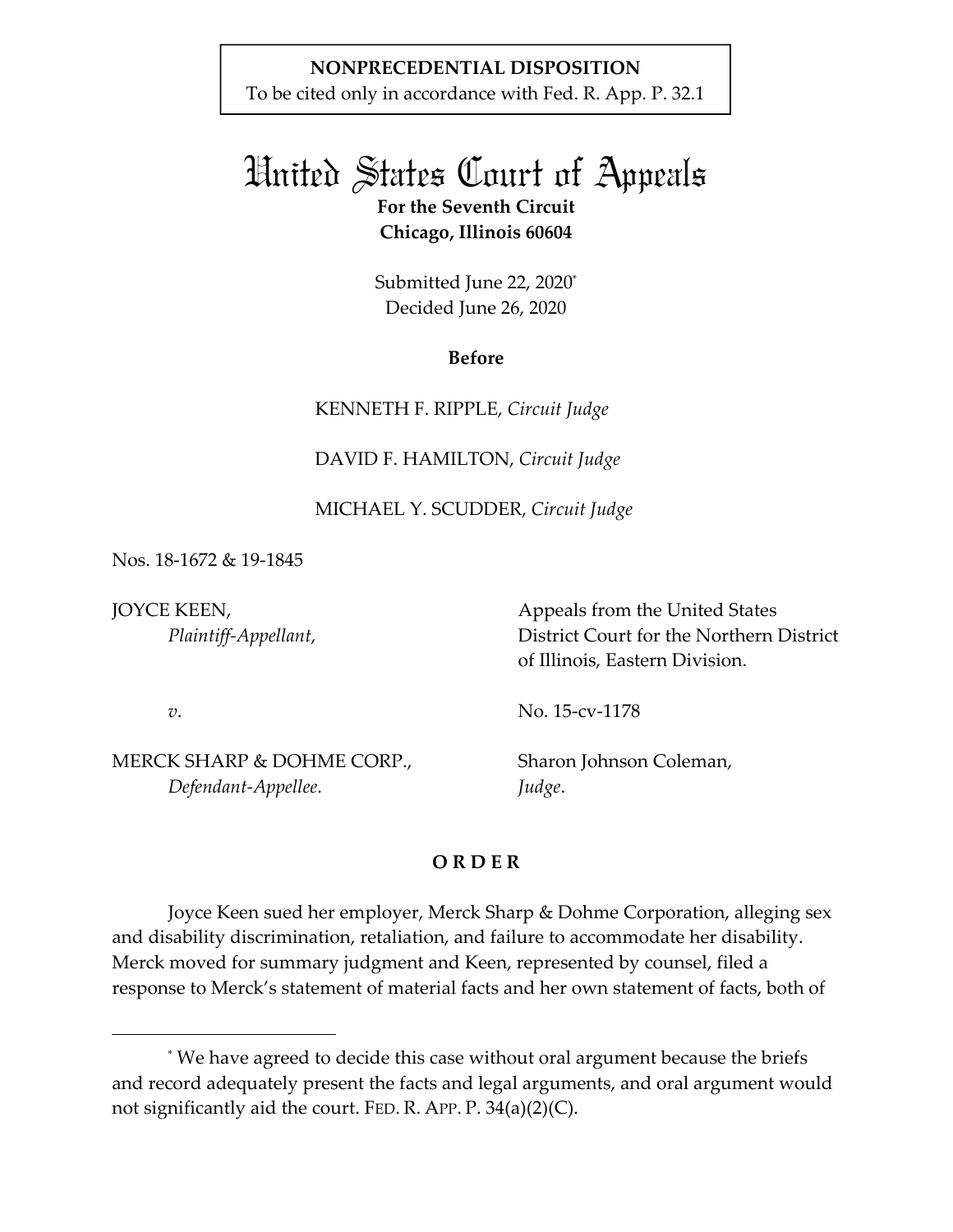which the district court struck for failure to comply with local rules. The court then granted summary judgment to Merck. Because the undisputed facts show no discrimination, retaliation, or failure to accommodate, we affirm.

## **I. Background**

 In reviewing a grant of summary judgment, we construe the facts in the light most favorable to the nonmovant. *Madlock v. WEC Energy Grp., Inc.*, 885 F.3d 465, 468 (7th Cir. 2018). Keen asks us to use the facts that she presented in her Local Rule 56.1 submissions, which the district court struck. We decline to do so. As the court observed, Keen's response to Merck's statement of facts was "filled with improper and unsupported factual assertions," "baseless objections," and inappropriate legal arguments. In so responding, Keen violated the district court's local rules. *See* N.D. Ill. L.R. 56.1(b)(3)(B) (non-movant's response "shall contain … specific references" to the record); *Curtis v. Costco Wholesale Corp.*, 807 F.3d 215, 219 (7th Cir. 2015) (legal objections insufficient to oppose facts). Keen's additional statement of facts was equally noncompliant: it exceeded the generous 60-paragraph limit set by the district court (the default limit is 40, *see* N.D. Ill. L.R. 56.1(b)(3)(C)), and was, in the court's words, "replete with improper argument" and unsupported speculation. "[W]e have repeatedly held that district judges may strictly enforce local summary-judgment rules … ." *McCurry v. Kenco Logistics Servs., LLC*, 942 F.3d 783, 787 (7th Cir. 2019). The district court did not abuse its discretion when it struck Keen's Local Rule 56.1 submissions. Therefore, we adopt the facts from Merck's statement of facts, recounted in the light most favorable to Keen. *See id.*

 Merck, a pharmaceutical manufacturer, hired Keen in 1997 as a sales representative. Merck's sales representatives promote designated categories of its pharmaceuticals within an assigned geographic region. Keen says that she has sold almost every drug in Merck's portfolio, including (starting in 2008) its diabetes products.

Merck consolidated its sales force in 2014 to respond to changing market needs. At the time, Keen and two other sales representatives were assigned to Chicago's southern territory, with both Keen and one other representative promoting diabetes products. Merck laid off the third person and decided that it needed only one salesperson to promote diabetes products in that territory, so one of the two remaining sales representatives was assigned to other products. A consulting firm recommended that Merck retain Keen as the diabetes representative. But after considering the performances of Keen and the other representative and their overlapping customers, a regional director decided to keep the other sales representative (a non-disabled male)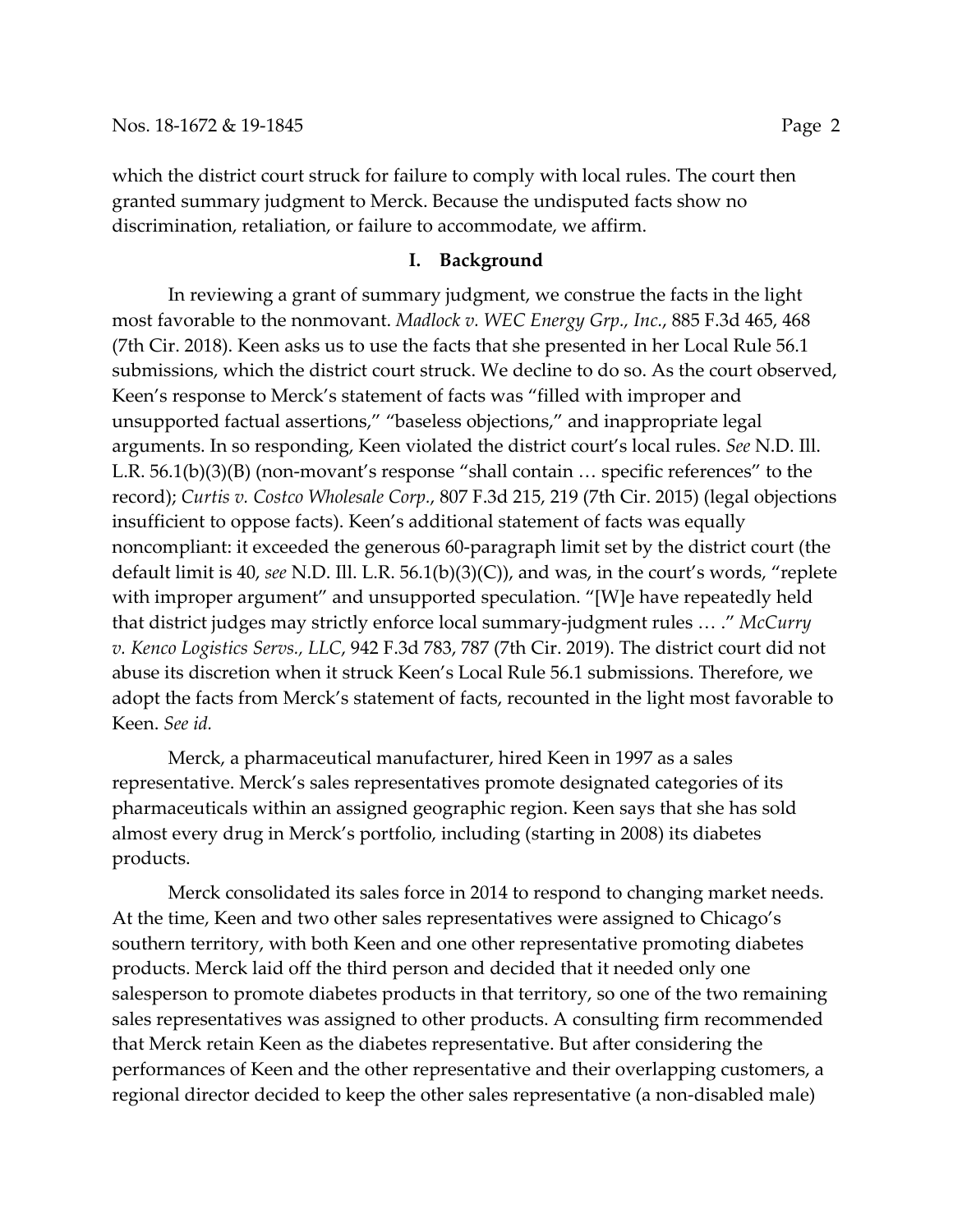on diabetes products. Only Keen's assigned products changed; her region, title, salary, and bonus structure remained the same.

To reach customers, Keen used a car that Merck provided from a fleet run by Wheels, Inc. A year before the restructuring, she asked for a new car to accommodate her medical condition of cervical degenerative disc disease. Keen submitted a doctor's note stating that she needed a "larger vehicle with better suspension to absorb bumps." Merck approved Keen's request for a new car from its fleet, but a few months later, Keen said that none of those cars met her needs. She sought cars not in the fleet, such as a Chevy Traverse, with headrests that adjusted both vertically and horizontally. At Merck's request Keen submitted updated medical forms, clarifying that she needed a "four-way adjustable headrest." Merck approved the request and ordered Keen a Traverse.

The next year, Keen took a six-month medical leave from October 2014 through April 2015. Before she returned, Keen's doctor told Merck that she could return to work with three restrictions: lifting no more than 15 pounds; "early or late start"; and use of a cane. Geraldine Hamer, a Merck benefits specialist, told Keen that Merck needed more details about "early or late starts." Keen responded that she wanted flexibility to manage her pain and driving, and that she had received similar adjustments in the past. Hamer replied that Keen had not given Merck enough information to grant her request for "early or late starts," but it could grant her other two requests. Hamer added that Keen's doctor could submit by April 30 further information about her "early or late start" request and that Keen was approved for long-term disability if she wished to continue her leave. (Keen swears (and Hamer denies) that near the end of this process, after speaking with Merck's human-resources and legal departments, Hamer threatened to fire her if she persisted in seeking early or late starts.) Four days later, on April 28, 2015, Merck received a new note from Keen's doctor clearing her to return to work with only the lifting and cane restrictions; it did not mention her start-time request. Keen returned to work the next day.

A few months later, Keen requested a different car, this time a Chevy Tahoe. Merck denied the request as "not justified by the stated medical condition." It asked why a Tahoe was better for Keen, given that her custom-ordered Traverse had a fourway adjustable headrest and the Tahoe did not. Keen answered that the Traverse's headrest caused her pain and paresthesia and the Tahoe did not. A few weeks later, Merck told Keen that its medical team found the Traverse was sufficient based on the medical information she had provided. Keen replied that, although the Traverse's headrest adjusted four ways, its "baseline position" was "not medically appropriate."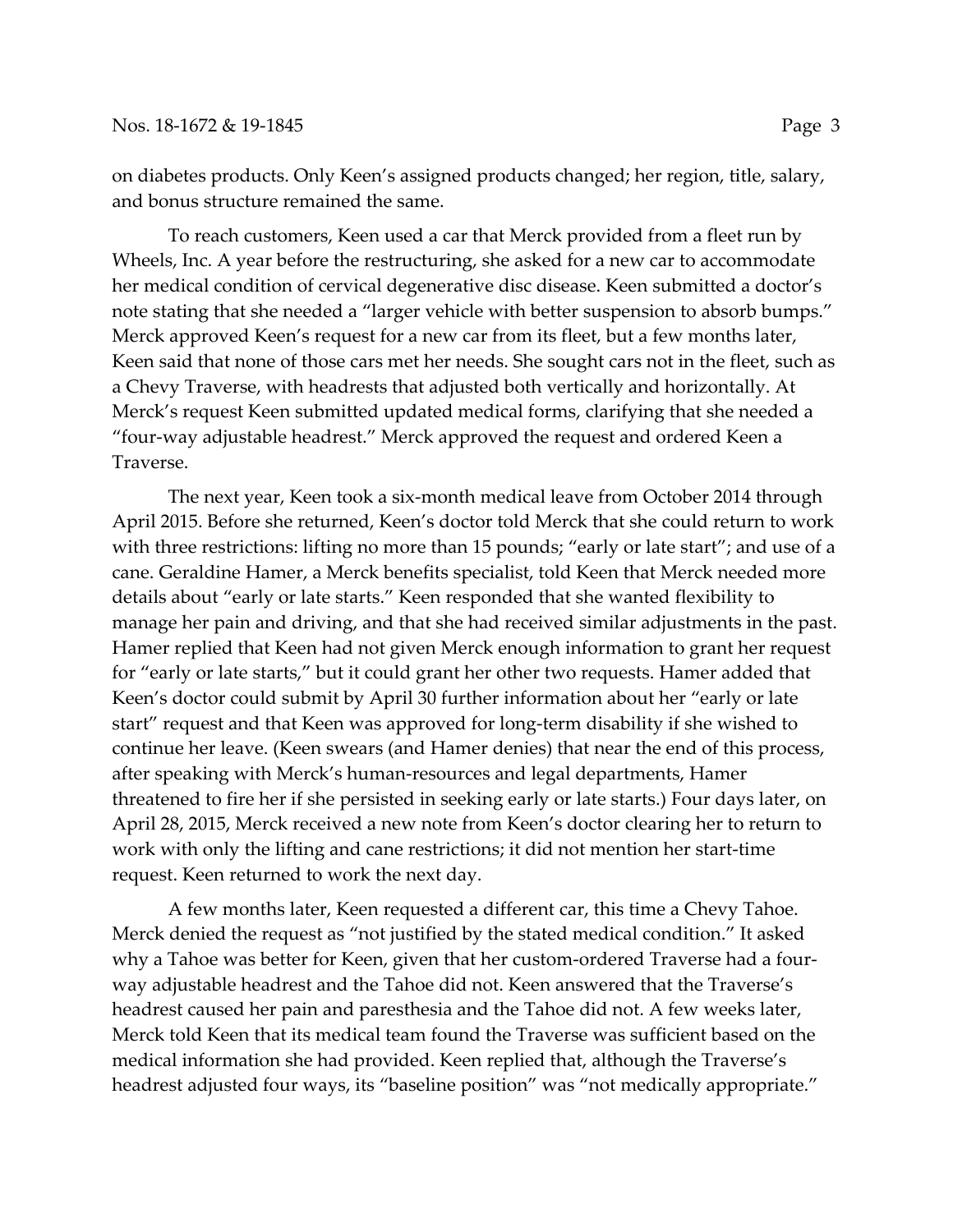#### Nos. 18-1672 & 19-1845 Page 4

She urged Merck to speak with her doctor and asked it to install a Tahoe seat in her Traverse or let her lease a Tahoe. Three weeks later, Merck told Keen that her doctor gave it no reason why the Tahoe seat "was superior to the Traverse" and that it would not provide her with a Tahoe. During these exchanges, Merck gave Keen two other offers: first, Keen could use her own car and receive reimbursement for mileage, and second, it repaired her Traverse seat after learning that it was damaged.

Dissatisfied, Keen filed this suit. She raises claims under Title VII of the Civil Rights Act of 1964, 42 U.S.C. §§ 2000e–2000e-17, and the Americans with Disabilities Act (ADA), 42 U.S.C. §§ 12111–12117. She alleges that Merck discriminated against her (based on sex and disability) by reassigning her from diabetes products, it failed to accommodate her disability with her desired car and early or late starts, and it retaliated against her for filing past administrative charges. Invoking supplemental jurisdiction under 28 U.S.C. § 1367, Keen also raises similar claims under the Illinois Human Rights Act (IHRA), 775 ILCS 5/2-101–110, and the Illinois Whistleblower Act, 40 ILCS 174/1–40. Early on, the district court dismissed the Whistleblower Act claim, concluding that it was preempted by the IHRA claim. It later granted Merck's motion for summary judgment. First, it rejected Keen's discrimination claims, ruling that her reassignment from Merck's diabetes products was not materially adverse. On the accommodation claims, the court ruled that Keen failed to support her requests for a Tahoe and for early or late starts with enough medical evidence. It also rejected her retaliation claim, seeing no link between any adverse action and Keen's administrative charges.

After Keen appealed the entry of summary judgment (No. 18-1672 (7th Cir. Mar. 27, 2018)), she moved to vacate the judgment under Rule 60(b)(3). She argued that she had obtained proof that Wheels, Inc.—Merck's fleet management company—had not fully responded to a third-party subpoena about her Tahoe request. After two days of hearings, the district court ruled that the absence of the additional Wheels, Inc., documents did not prejudice Keen because Wheels, Inc., had no decision-making power over her request for another car and the documents had no bearing on Merck's decision. Keen appealed that ruling, (No. 19-1845 (7th Cir. Apr. 30, 2019)), and we consolidated her two appeals.

### **II. Discussion**

 We begin by addressing the effect of the district court's decision to reject Keen's Local Rule 56.1 submissions. Summary judgment is proper when "the movant shows that there is no genuine dispute as to any material fact and the movant is entitled to judgment as a matter of law." FED. R. CIV. P. 56(a). We review summary judgment *de novo* and generally construe all facts and reasonable inferences in the non-movant's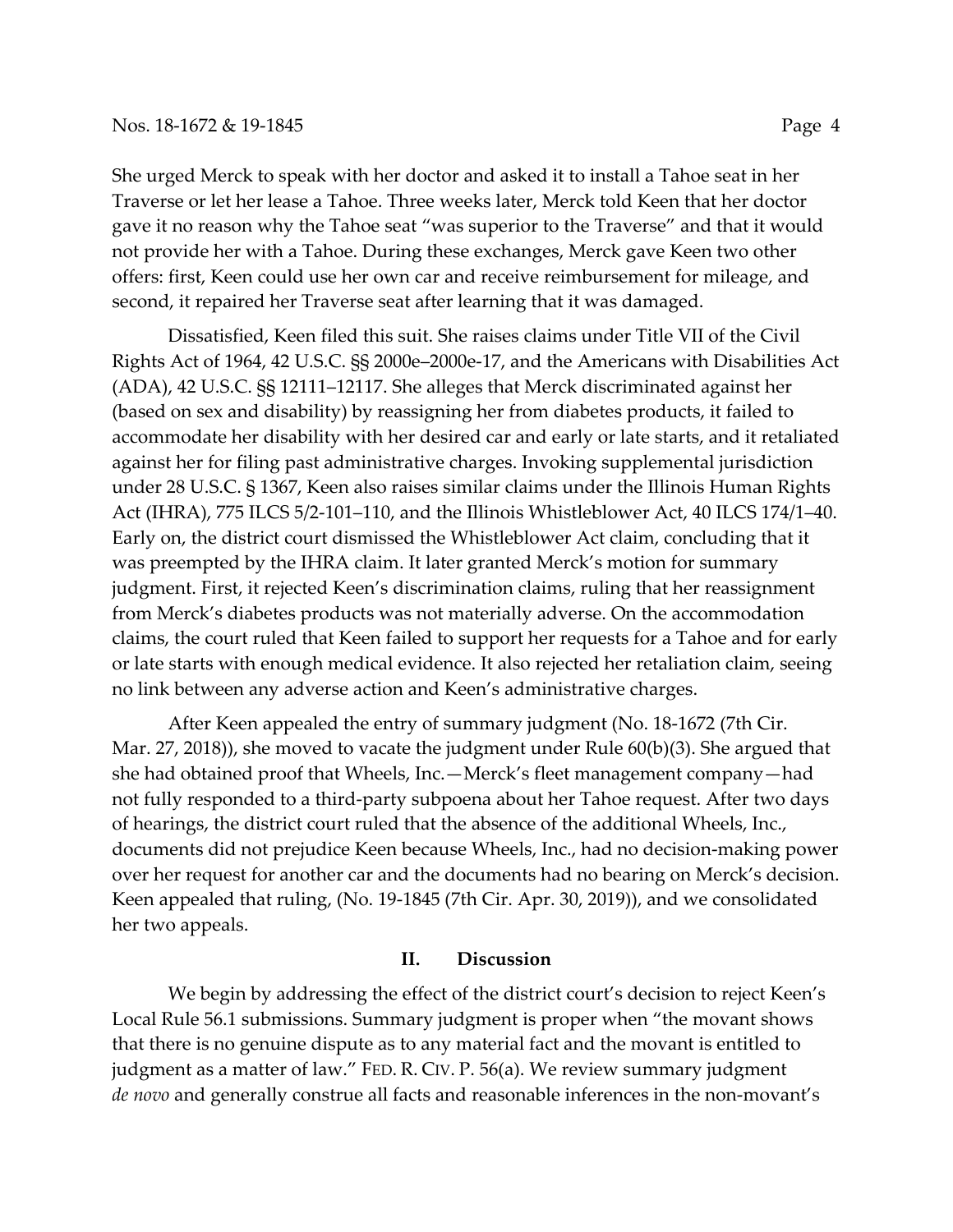#### Nos. 18-1672 & 19-1845 Page 5

favor. *See McCurry*, 942 F.3d at 788. Yet, as this case comes to us, the record is limited to Merck's factual submissions. Once the district court struck (reasonably, as we have already concluded) Keen's response to Merck's statement of facts and her proposed statement of facts, and accepted Merck's statement, Keen's ability to show a triable issue became seriously impeded. Nonetheless, we examine those facts to determine whether the district court correctly entered summary judgment.

Keen first challenges the entry of summary judgment on her discrimination claims. The ruling was correct because Keen's assignment away from diabetes products was not an adverse action—a threshold requirement of a successful workplace discrimination claim under Title VII or the ADA. *See id.* (Title VII); *Monroe v. Ind. Dep't of Transp.*, 871 F.3d 495, 503 (7th Cir. 2017) (ADA). The undisputed facts show that her reassignment had no effect on her salary, benefits, title, or bonus structure. Lateral transfers "involving no reduction in pay and no more than a minor change in working conditions" are not adverse employment actions. *See Williams v. Bristol-Myers Squibb Co.*, 85 F.3d 270, 274 (7th Cir. 1996). Keen responds that the reassignment left her with reduced opportunities for salary increases, bonuses, and networking. But she presented no evidence of this. And her personal belief that promoting diabetes products was more prestigious than her new assignment reflects "a mere subjective preference" that is insufficient to create a triable question of an adverse action. *Madlock*, 885 F.3d at 470; *see also Williams*, 85 F.3d at 274.

 Next, Keen argues that the district court overlooked her argument that her product reassignment was retaliation for administrative charges she filed in 2013. But any such retaliation claim fails for the same reason as her discrimination claims: no materially adverse action. *See Robertson v. Dep't of Health Servs.*, 949 F.3d 371, 382 (7th Cir. 2020). Although the definition of an adverse action differs in the retaliation context, *see id.*, it is unmet when the only action the employee experienced was a change to "an essentially equivalent job" that she "did not happen to like as much." *Place v. Abbott Labs.*, 215 F.3d 803, 810 (7th Cir. 2000); *see also Robertson*, 949 F.3d at 382 (reassignment of job responsibilities "typically not materially adverse" unless duties are significantly altered).

That brings us to Keen's challenges to the district court's rejection of her two accommodation claims. We begin with her request in April 2015 for "early or late starts." Keen argues that the court erred by discounting as "self-serving" her sworn statement that Hamer, Merck's benefits specialist, threatened to fire her if she kept requesting this accommodation. Keen correctly observes that a district court may not discount statements, like this one, about matters that an interested party has observed,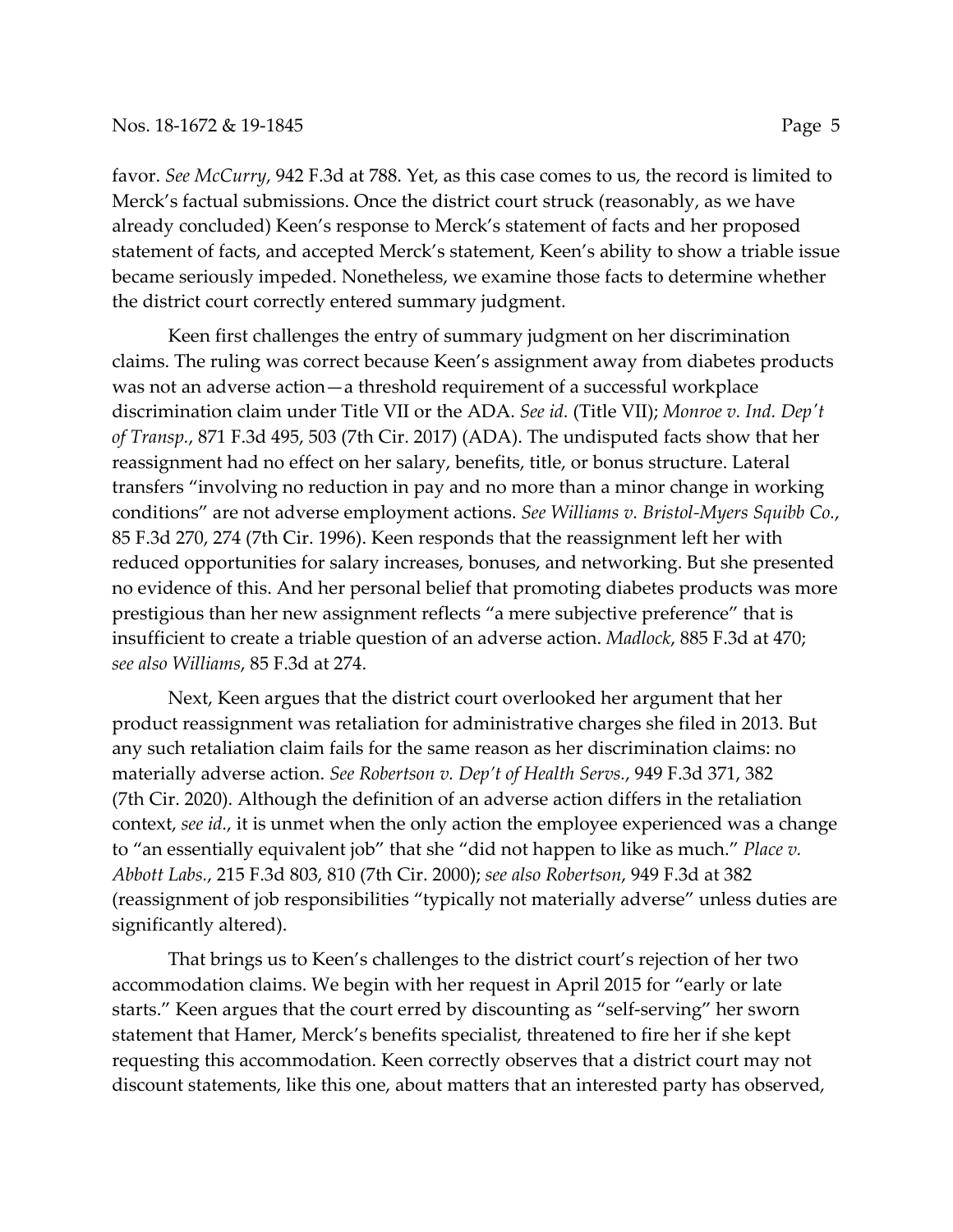even if they are "self-serving." *See McKinney v. Office of Sheriff of Whitley Cty.*, 866 F.3d 803, 814 (7th Cir. 2017).

But any mistake in not crediting Keen's statement was harmless. First, it is not disputed that before Hamer allegedly threatened Keen, Hamer asked Keen to furnish additional information from her doctor clarifying her need for early or late starts. Yet Keen never supplied it, and she gives us no reason for her inaction. (Notably, she does *not* attribute her inaction to the later, contested threat.) An employer may reasonably request medical support to determine necessary accommodations and deny a request if the employee does not produce it. *See Brown v. Milwaukee Bd. Of Sch. Dirs.*, 855 F.3d 818, 821, 824 (7th Cir. 2017). Not only did Keen fail to do so, her doctor then cleared her to work *without* this accommodation. Merck cannot be liable for not accommodating a request where Keen never provided sufficient information to support it. *See id.* Second, the alleged "threat" went unfulfilled. Had Merck fired (or otherwise harmed) Keen for requesting an accommodation, Keen would have a claim of retaliation. But the record contains no evidence of any adverse consequences. So, she has no such claim. *See Hottenroth v. Vill. of Slinger*, 388 F.3d 1015, 1030 (7th Cir. 2004) ("[U]nfulfilled threats that result in no material harm cannot be considered an adverse employment action.").

Keen's other accommodation claim—that in 2015 Merck should have issued her a Tahoe—fares no better. After Merck had already granted her request for one out-of-fleet car (the Traverse), it considered Keen's request for another out-of-fleet car (the Tahoe). Keen appears to argue that Merck never seriously considered her request for a Tahoe. But the evidence shows that Merck's consideration was serious and genuine. It spoke with her doctor about her request and sought information (that neither Keen nor the doctor provided) explaining the medical need for a Tahoe. It also repaired the seat of her Traverse and offered to let her to drive any car she paid for herself and reimburse her for mileage. Although Merck denied Keen's request for a Tahoe, it was not required to approve the exact accommodation that Keen requested, so long as its response was reasonable. *See Jay v. Intermet Wagner Inc.*, 233 F.3d 1014, 1017 (7th Cir. 2000). No reasonable juror could find that Merck did not properly respond to Keen's request.

We address two additional matters raised on appeal, beginning with Keen's challenge to the resolution of her Rule 60(b)(3) motion. She argues that, during the hearings on her motion, the district court improperly stated her burden of proof. But, as Keen acknowledges, the court used the correct standard when deciding the motion, *see Gleason v. Jansen*, 888 F.3d 847, 853 (7th Cir. 2018) (setting forth correct standard), so any misstatements during the hearings were harmless. Keen also contests the court's ruling that the IHRA preempts her retaliation claim under the Illinois Whistleblower